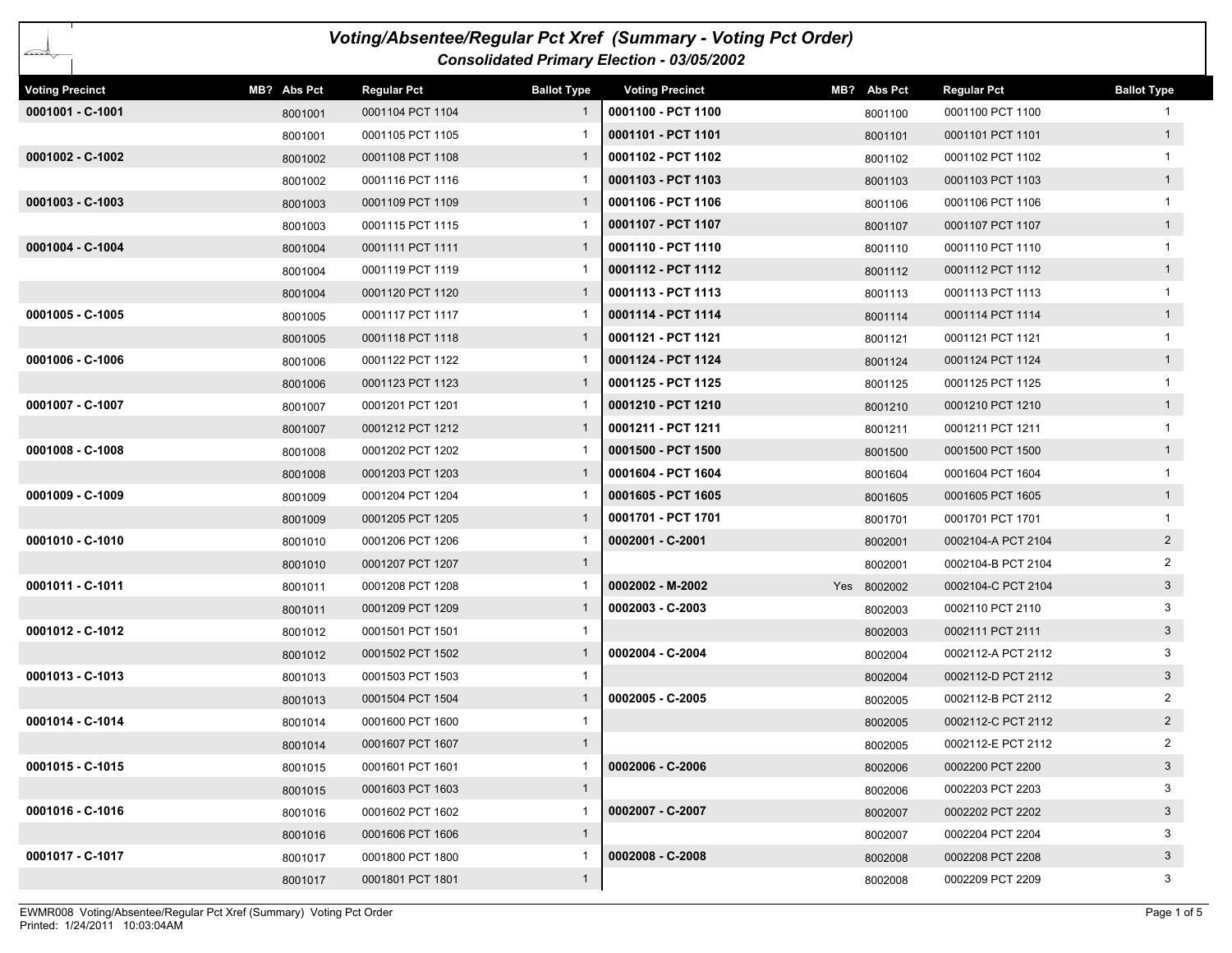| <b>Voting Precinct</b> | MB? Abs Pct | <b>Regular Pct</b> | <b>Ballot Type</b> | <b>Voting Precinct</b> | MB? Abs Pct | <b>Regular Pct</b> | <b>Ballot Type</b> |
|------------------------|-------------|--------------------|--------------------|------------------------|-------------|--------------------|--------------------|
| $0002009 - C - 2009$   | 8002009     | 0002210 PCT 2210   | 3                  | 0002306 - PCT 2306     | 8002306     | 0002306 PCT 2306   | 3                  |
|                        | 8002009     | 0002211 PCT 2211   | 3                  | 0002402 - PCT 2402     | 8002402     | 0002402 PCT 2402   | 5                  |
| 0002010 - C-2010       | 8002010     | 0002212 PCT 2212   | $\mathbf{3}$       | 0002504 - PCT 2504     | 8002504     | 0002504 PCT 2504   | $2^{\circ}$        |
|                        | 8002010     | 0002213 PCT 2213   | 3                  | 0002600 - PCT 2600     | 8002600     | 0002600 PCT 2600   | 3                  |
| 0002011 - M-2011       | Yes 8002011 | 0002400-A PCT 2400 | $\overline{4}$     | 0002601 - PCT 2601     | 8002601     | 0002601 PCT 2601   | 3 <sup>1</sup>     |
| 0002012 - C-2012       | 8002012     | 0002400-B PCT 2400 | 5                  | 0002602 - PCT 2602     | 8002602     | 0002602 PCT 2602   | 3                  |
|                        | 8002012     | 0002401 PCT 2401   | $5\overline{)}$    | 0002701 - PCT 2701     | 8002701     | 0002701 PCT 2701   | 3 <sup>1</sup>     |
| 0002013 - C-2013       | 8002013     | 0002500-A PCT 2500 | $\overline{2}$     | 0002800 - PCT 2800     | 8002800     | 0002800 PCT 2800   | $\overline{2}$     |
|                        | 8002013     | 0002500-B PCT 2500 | $\overline{2}$     | 0002801 - PCT 2801     | 8002801     | 0002801 PCT 2801   | $\overline{2}$     |
|                        | 8002013     | 0002501 PCT 2501   | $\overline{2}$     | 0002902 - PCT 2902     | 8002902     | 0002902 PCT 2902   | 3                  |
| 0002014 - M-2014       | Yes 8002014 | 0002500-C PCT 2500 | 3                  | 0002907 - PCT 2907     | 8002907     | 0002907 PCT 2907   | 3 <sup>5</sup>     |
| 0002015 - C-2015       | 8002015     | 0002502 PCT 2502   | $\overline{2}$     | 0002908 - PCT 2908     | 8002908     | 0002908 PCT 2908   | 3                  |
|                        | 8002015     | 0002503 PCT 2503   | $\overline{2}$     | 0003001 - C-3001       | 8003001     | 0003100 PCT 3100   | 6                  |
| 0002016 - C-2016       | 8002016     | 0002505 PCT 2505   | $\overline{2}$     |                        | 8003001     | 0003101 PCT 3101   | 6                  |
|                        | 8002016     | 0002506 PCT 2506   | $\overline{2}$     | 0003002 - C-3002       | 8003002     | 0003102 PCT 3102   | $6\overline{6}$    |
| 0002017 - M-2017       | Yes 8002017 | 0002603 PCT 2603   | 3                  |                        | 8003002     | 0003103 PCT 3103   | 6                  |
| 0002018 - M-2018       | Yes 8002018 | 0002700 PCT 2700   | $\mathbf{3}$       | 0003003 - C-3003       | 8003003     | 0003202 PCT 3202   | $7\overline{ }$    |
| 0002019 - M-2019       | Yes 8002019 | 0002802 PCT 2802   | 3                  |                        | 8003003     | 0003203 PCT 3203   | $\overline{7}$     |
|                        | Yes 8002019 | 0002803 PCT 2803   | 3                  | 0003004 - C-3004       | 8003004     | 0003205 PCT 3205   | $7\overline{ }$    |
| 0002020 - C-2020       | 8002020     | 0002903 PCT 2903   | 3                  |                        | 8003004     | 0003206 PCT 3206   | $\overline{7}$     |
|                        | 8002020     | 0002906 PCT 2906   | 3                  | 0003005 - C-3005       | 8003005     | 0003208 PCT 3208   | $\overline{7}$     |
| 0002021 - C-2021       | 8002021     | 0002904 PCT 2904   | 3                  |                        | 8003005     | 0003210 PCT 3210   | $\overline{7}$     |
|                        | 8002021     | 0002905 PCT 2905   | 3                  | 0003006 - C-3006       | 8003006     | 0003211 PCT 3211   | 7 <sup>7</sup>     |
| 0002101 - PCT 2101     | 8002101     | 0002101 PCT 2101   | $\overline{2}$     |                        | 8003006     | 0003214 PCT 3214   | $\overline{7}$     |
| 0002102 - PCT 2102     | 8002102     | 0002102 PCT 2102   | $\overline{2}$     | 0003007 - C-3007       | 8003007     | 0003212 PCT 3212   | 7 <sup>7</sup>     |
| 0002103 - PCT 2103     | 8002103     | 0002103 PCT 2103   | $\overline{2}$     |                        | 8003007     | 0003213 PCT 3213   | $\overline{7}$     |
| 0002107 - PCT 2107     | 8002107     | 0002107 PCT 2107   | $\mathbf{3}$       | 0003008 - C-3008       | 8003008     | 0003215 PCT 3215   | $7\overline{ }$    |
| 0002108 - PCT 2108     | 8002108     | 0002108 PCT 2108   | 3                  |                        | 8003008     | 0003217 PCT 3217   | $\overline{7}$     |
| 0002109 - PCT 2109     | 8002109     | 0002109 PCT 2109   | 3                  | 0003009 - C-3009       | 8003009     | 0003500 PCT 3500   | $7\overline{ }$    |
| 0002201 - PCT 2201     | 8002201     | 0002201 PCT 2201   | 3                  |                        | 8003009     | 0003506 PCT 3506   | $\overline{7}$     |
| 0002205 - PCT 2205     | 8002205     | 0002205 PCT 2205   | 3                  | 0003010 - C-3010       | 8003010     | 0003501 PCT 3501   | $7\overline{ }$    |
| 0002206 - PCT 2206     | 8002206     | 0002206 PCT 2206   | 3                  |                        | 8003010     | 0003508 PCT 3508   | $\overline{7}$     |
| 0002207 - PCT 2207     | 8002207     | 0002207 PCT 2207   | 3                  | 0003011 - C-3011       | 8003011     | 0003504 PCT 3504   | $7\overline{ }$    |
| 0002301 - PCT 2301     | 8002301     | 0002301 PCT 2301   | 3                  |                        | 8003011     | 0003505 PCT 3505   | $\overline{7}$     |
| 0002302 - PCT 2302     | 8002302     | 0002302 PCT 2302   | 3                  | 0003012 - C-3012       | 8003012     | 0003700 PCT 3700   | 7 <sup>7</sup>     |
| 0002303 - PCT 2303     | 8002303     | 0002303 PCT 2303   | 3                  |                        | 8003012     | 0003706 PCT 3706   | $\overline{7}$     |
| 0002304 - PCT 2304     | 8002304     | 0002304 PCT 2304   | 3                  | 0003013 - C-3013       | 8003013     | 0003701 PCT 3701   | $7\overline{ }$    |
| 0002305 - PCT 2305     | 8002305     | 0002305 PCT 2305   | 3                  |                        | 8003013     | 0003703 PCT 3703   | $\overline{7}$     |

Printed: 1/24/2011 10:03:04AM EWMR008 Voting/Absentee/Regular Pct Xref (Summary) Voting Pct Order Page 2 of 5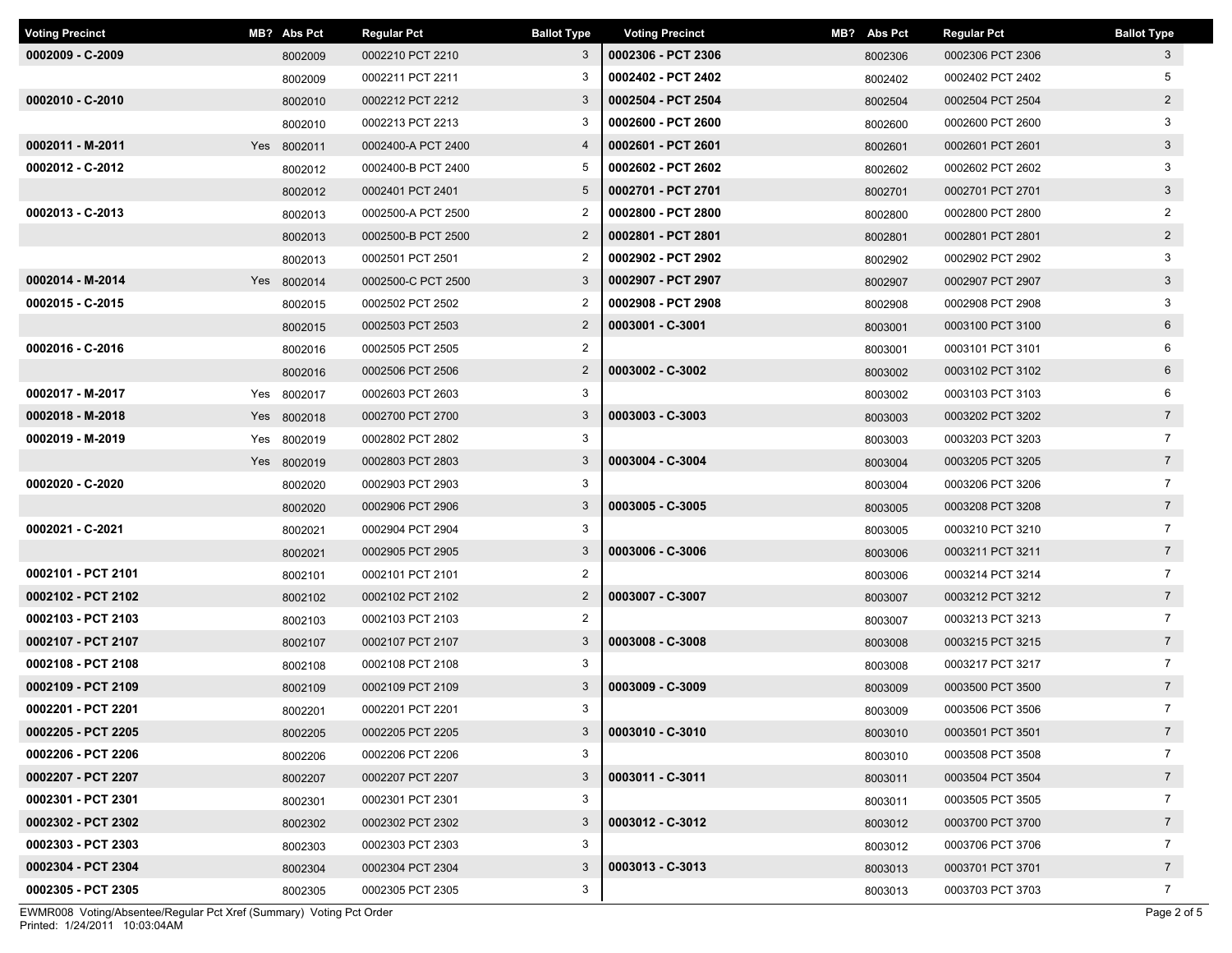| <b>Voting Precinct</b> | MB? Abs Pct | <b>Regular Pct</b> | <b>Ballot Type</b> | <b>Voting Precinct</b> | MB? Abs Pct | <b>Regular Pct</b> | <b>Ballot Type</b> |
|------------------------|-------------|--------------------|--------------------|------------------------|-------------|--------------------|--------------------|
| 0003014 - M-3014       | Yes 8003014 | 0003702 PCT 3702   | $7\overline{ }$    | 0004007 - C-4007       | 8004007     | 0004300 PCT 4300   | 8                  |
| 0003015 - C-3015       | 8003015     | 0003800 PCT 3800   | $\overline{7}$     |                        | 8004007     | 0004303 PCT 4303   | 8                  |
|                        | 8003015     | 0003801 PCT 3801   | $\overline{7}$     | 0004008 - M-4008       | Yes 8004008 | 0004306-A PCT 4306 | 8                  |
| 0003104 - PCT 3104     | 8003104     | 0003104 PCT 3104   | 6                  |                        | Yes 8004008 | 0004306-E PCT 4306 | 8                  |
| 0003105 - PCT 3105     | 8003105     | 0003105 PCT 3105   | 6                  |                        | Yes 8004008 | 0004306-F PCT 4306 | 8                  |
| 0003106 - PCT 3106     | 8003106     | 0003106 PCT 3106   | 6                  |                        | Yes 8004008 | 0004306-G PCT 4306 | 8                  |
| 0003107 - PCT 3107     | 8003107     | 0003107 PCT 3107   | 6                  | 0004009 - C-4009       | 8004009     | 0004306-B PCT 4306 | 12                 |
| 0003201 - PCT 3201     | 8003201     | 0003201 PCT 3201   | $\overline{7}$     |                        | 8004009     | 0004306-C PCT 4306 | 12                 |
| 0003204 - PCT 3204     | 8003204     | 0003204 PCT 3204   | $\overline{7}$     |                        | 8004009     | 0004306-D PCT 4306 | 12                 |
| 0003207 - PCT 3207     | 8003207     | 0003207 PCT 3207   | $\overline{7}$     |                        | 8004009     | 0004306-H PCT 4306 | 12                 |
| 0003209 - PCT 3209     | 8003209     | 0003209 PCT 3209   | $\overline{7}$     |                        | 8004009     | 0004307 PCT 4307   | 12                 |
| 0003216 - PCT 3216     | 8003216     | 0003216 PCT 3216   | $\overline{7}$     | 0004010 - C-4010       | 8004010     | 0004700 PCT 4700   | 8                  |
| 0003301 - PCT 3301     | 8003301     | 0003301 PCT 3301   | $7\overline{ }$    |                        | 8004010     | 0004706 PCT 4706   | 8                  |
| 0003302 - PCT 3302     | 8003302     | 0003302 PCT 3302   | 7                  | 0004011 - C-4011       | 8004011     | 0004701 PCT 4701   | 8                  |
| 0003303 - PCT 3303     | 8003303     | 0003303 PCT 3303   | $7\overline{ }$    |                        | 8004011     | 0004702 PCT 4702   | 8                  |
| 0003304 - PCT 3304     | 8003304     | 0003304 PCT 3304   | $\overline{7}$     | 0004012 - C-4012       | 8004012     | 0004704 PCT 4704   | 8                  |
| 0003305 - PCT 3305     | 8003305     | 0003305 PCT 3305   | $7\overline{ }$    |                        | 8004012     | 0004705 PCT 4705   | 8                  |
| 0003306 - PCT 3306     | 8003306     | 0003306 PCT 3306   | 7                  | 0004013 - M-4013       | Yes 8004013 | 0004803 PCT 4803   | 8                  |
| 0003307 - PCT 3307     | 8003307     | 0003307 PCT 3307   | $\overline{7}$     | 0004014 - M-4014       | Yes 8004014 | 0004901 PCT 4901   | 8                  |
| 0003401 - PCT 3401     | 8003401     | 0003401 PCT 3401   | $\overline{7}$     |                        | Yes 8004014 | 0004902 PCT 4902   | 8                  |
| 0003402 - PCT 3402     | 8003402     | 0003402 PCT 3402   | $\overline{7}$     | 0004100 - PCT 4100     | 8004100     | 0004100 PCT 4100   | 8                  |
| 0003502 - PCT 3502     | 8003502     | 0003502 PCT 3502   | $\overline{7}$     | 0004101 - PCT 4101     | 8004101     | 0004101 PCT 4101   | 8                  |
| 0003503 - PCT 3503     | 8003503     | 0003503 PCT 3503   | $\overline{7}$     | 0004102 - PCT 4102     | 8004102     | 0004102 PCT 4102   | 8                  |
| 0003507 - PCT 3507     | 8003507     | 0003507 PCT 3507   | $\overline{7}$     | 0004103 - PCT 4103     | 8004103     | 0004103 PCT 4103   | 8                  |
| 0003600 - PCT 3600     | 8003600     | 0003600 PCT 3600   | $\overline{7}$     | 0004200 - PCT 4200     | 8004200     | 0004200 PCT 4200   | 8                  |
| 0003601 - PCT 3601     | 8003601     | 0003601 PCT 3601   | 7                  | 0004301 - PCT 4301     | 8004301     | 0004301 PCT 4301   | 8                  |
| 0003602 - PCT 3602     | 8003602     | 0003602 PCT 3602   | $\overline{7}$     | 0004302 - PCT 4302     | 8004302     | 0004302 PCT 4302   | 8                  |
| 0003704 - PCT 3704     | 8003704     | 0003704 PCT 3704   | 7                  | 0004304 - PCT 4304     | 8004304     | 0004304 PCT 4304   | 8                  |
| 0003705 - PCT 3705     | 8003705     | 0003705 PCT 3705   | $\overline{7}$     | 0004305 - PCT 4305     | 8004305     | 0004305 PCT 4305   | 8                  |
| 0004001 - M-4001       | Yes 8004001 | 0004104 PCT 4104   | 8                  | 0004400 - PCT 4400     | 8004400     | 0004400 PCT 4400   | 8                  |
| 0004002 - M-4002       | Yes 8004002 | 0004201-A PCT 4201 | 9                  | 0004401 - PCT 4401     | 8004401     | 0004401 PCT 4401   | 8                  |
| 0004003 - M-4003       | Yes 8004003 | 0004201-B PCT 4201 | 10                 | 0004402 - PCT 4402     | 8004402     | 0004402 PCT 4402   | 8                  |
|                        | Yes 8004003 | 0004201-D PCT 4201 | 10                 | 0004403 - PCT 4403     | 8004403     | 0004403 PCT 4403   | 8                  |
|                        | Yes 8004003 | 0004201-E PCT 4201 | 10                 | 0004501 - PCT 4501     | 8004501     | 0004501 PCT 4501   | 11                 |
| 0004004 - M-4004       | Yes 8004004 | 0004201-C PCT 4201 | 11                 | 0004502 - PCT 4502     | 8004502     | 0004502 PCT 4502   | 11                 |
| 0004005 - C-4005       | 8004005     | 0004202 PCT 4202   | 11                 | 0004503 - PCT 4503     | 8004503     | 0004503 PCT 4503   | 11                 |
|                        | 8004005     | 0004203 PCT 4203   | 11                 | 0004600 - PCT 4600     | 8004600     | 0004600 PCT 4600   | 8                  |
| 0004006 - M-4006       | Yes 8004006 | 0004250 PCT 4250   | 8                  | 0004601 - PCT 4601     | 8004601     | 0004601 PCT 4601   | 8                  |

Printed: 1/24/2011 10:03:04AM EWMR008 Voting/Absentee/Regular Pct Xref (Summary) Voting Pct Order Page 3 of 5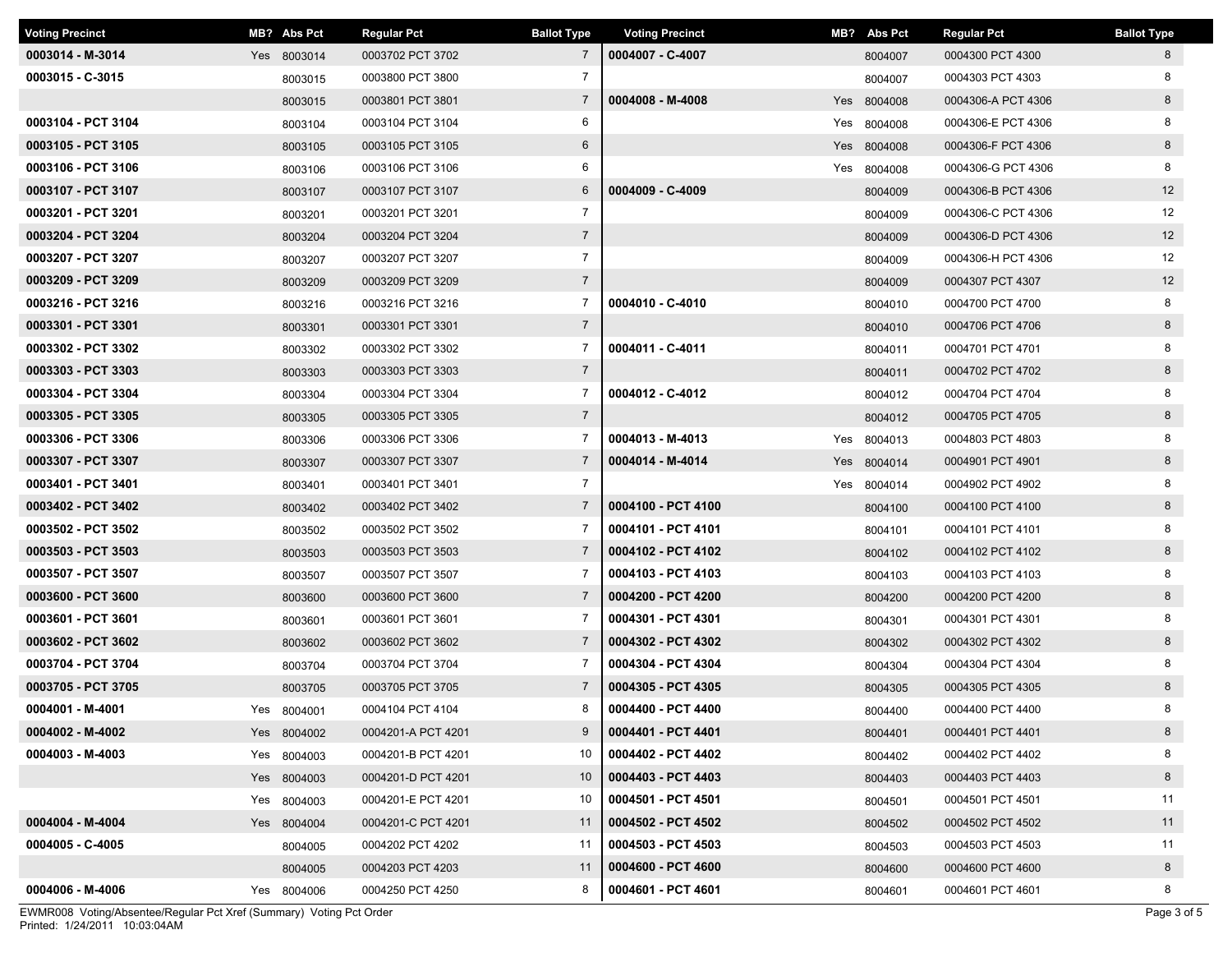| <b>Voting Precinct</b> | MB? Abs Pct | <b>Regular Pct</b> | <b>Ballot Type</b> | <b>Voting Precinct</b> | MB? Abs Pct | Regular Pct      | <b>Ballot Type</b> |
|------------------------|-------------|--------------------|--------------------|------------------------|-------------|------------------|--------------------|
| 0004703 - PCT 4703     | 8004703     | 0004703 PCT 4703   | 8                  | 0005222 - PCT 5222     | 8005222     | 0005222 PCT 5222 | 13                 |
| 0004707 - PCT 4707     | 8004707     | 0004707 PCT 4707   | 8                  | 0005223 - PCT 5223     | 8005223     | 0005223 PCT 5223 | 13                 |
| 0004708 - PCT 4708     | 8004708     | 0004708 PCT 4708   | 8                  | 0005224 - PCT 5224     | 8005224     | 0005224 PCT 5224 | 13                 |
| 0004709 - PCT 4709     | 8004709     | 0004709 PCT 4709   | 8                  | 0005225 - PCT 5225     | 8005225     | 0005225 PCT 5225 | 13                 |
| 0004800 - PCT 4800     | 8004800     | 0004800 PCT 4800   | 8                  | 0005300 - PCT 5300     | 8005300     | 0005300 PCT 5300 | 13                 |
| 0004806 - PCT 4806     | 8004806     | 0004806 PCT 4806   | 8                  | 0005301 - PCT 5301     | 8005301     | 0005301 PCT 5301 | 13                 |
| 0005001 - C-5001       | 8005001     | 0005200 PCT 5200   | 13                 | 0005302 - PCT 5302     | 8005302     | 0005302 PCT 5302 | 13                 |
|                        | 8005001     | 0005210 PCT 5210   | 13                 | 0005303 - PCT 5303     | 8005303     | 0005303 PCT 5303 | 13                 |
| 0005002 - M-5002       | Yes 8005002 | 0005226-A PCT 5226 | 14                 | 0005304 - PCT 5304     | 8005304     | 0005304 PCT 5304 | 13                 |
|                        | Yes 8005002 | 0005226-B PCT 5226 | 14                 | 0005305 - PCT 5305     | 8005305     | 0005305 PCT 5305 | 13                 |
|                        | Yes 8005002 | 0005226-C PCT 5226 | 14                 |                        |             |                  |                    |
|                        | Yes 8005002 | 0005227-A PCT 5227 | 14                 |                        |             |                  |                    |
| $0005003 - C - 5003$   | 8005003     | 0005226-D PCT 5226 | 13                 |                        |             |                  |                    |
|                        | 8005003     | 0005226-E PCT 5226 | 13                 |                        |             |                  |                    |
| 0005004 - C-5004       | 8005004     | 0005227-B PCT 5227 | 13                 |                        |             |                  |                    |
| 0005101 - PCT 5101     | 8005101     | 0005101 PCT 5101   | 13                 |                        |             |                  |                    |
| 0005102 - PCT 5102     | 8005102     | 0005102 PCT 5102   | 13                 |                        |             |                  |                    |
| 0005103 - PCT 5103     | 8005103     | 0005103 PCT 5103   | 13                 |                        |             |                  |                    |
| 0005201 - PCT 5201     | 8005201     | 0005201 PCT 5201   | 13                 |                        |             |                  |                    |
| 0005202 - PCT 5202     | 8005202     | 0005202 PCT 5202   | 13                 |                        |             |                  |                    |
| 0005203 - PCT 5203     | 8005203     | 0005203 PCT 5203   | 13                 |                        |             |                  |                    |
| 0005204 - PCT 5204     | 8005204     | 0005204 PCT 5204   | 13                 |                        |             |                  |                    |
| 0005205 - PCT 5205     | 8005205     | 0005205 PCT 5205   | 13                 |                        |             |                  |                    |
| 0005206 - PCT 5206     | 8005206     | 0005206 PCT 5206   | 13                 |                        |             |                  |                    |
| 0005207 - PCT 5207     | 8005207     | 0005207 PCT 5207   | 13                 |                        |             |                  |                    |
| 0005208 - PCT 5208     | 8005208     | 0005208 PCT 5208   | 13                 |                        |             |                  |                    |
| 0005209 - PCT 5209     | 8005209     | 0005209 PCT 5209   | 13                 |                        |             |                  |                    |
| 0005211 - PCT 5211     | 8005211     | 0005211 PCT 5211   | 13                 |                        |             |                  |                    |
| 0005212 - PCT 5212     | 8005212     | 0005212 PCT 5212   | 13                 |                        |             |                  |                    |
| 0005213 - PCT 5213     | 8005213     | 0005213 PCT 5213   | 13                 |                        |             |                  |                    |
| 0005214 - PCT 5214     | 8005214     | 0005214 PCT 5214   | 13                 |                        |             |                  |                    |
| 0005215 - PCT 5215     | 8005215     | 0005215 PCT 5215   | 13                 |                        |             |                  |                    |
| 0005216 - PCT 5216     | 8005216     | 0005216 PCT 5216   | 13                 |                        |             |                  |                    |
| 0005217 - PCT 5217     | 8005217     | 0005217 PCT 5217   | 13                 |                        |             |                  |                    |
| 0005218 - PCT 5218     | 8005218     | 0005218 PCT 5218   | 13                 |                        |             |                  |                    |
| 0005219 - PCT 5219     | 8005219     | 0005219 PCT 5219   | 13                 |                        |             |                  |                    |
| 0005220 - PCT 5220     | 8005220     | 0005220 PCT 5220   | 13                 |                        |             |                  |                    |
| 0005221 - PCT 5221     | 8005221     | 0005221 PCT 5221   | 13                 |                        |             |                  |                    |